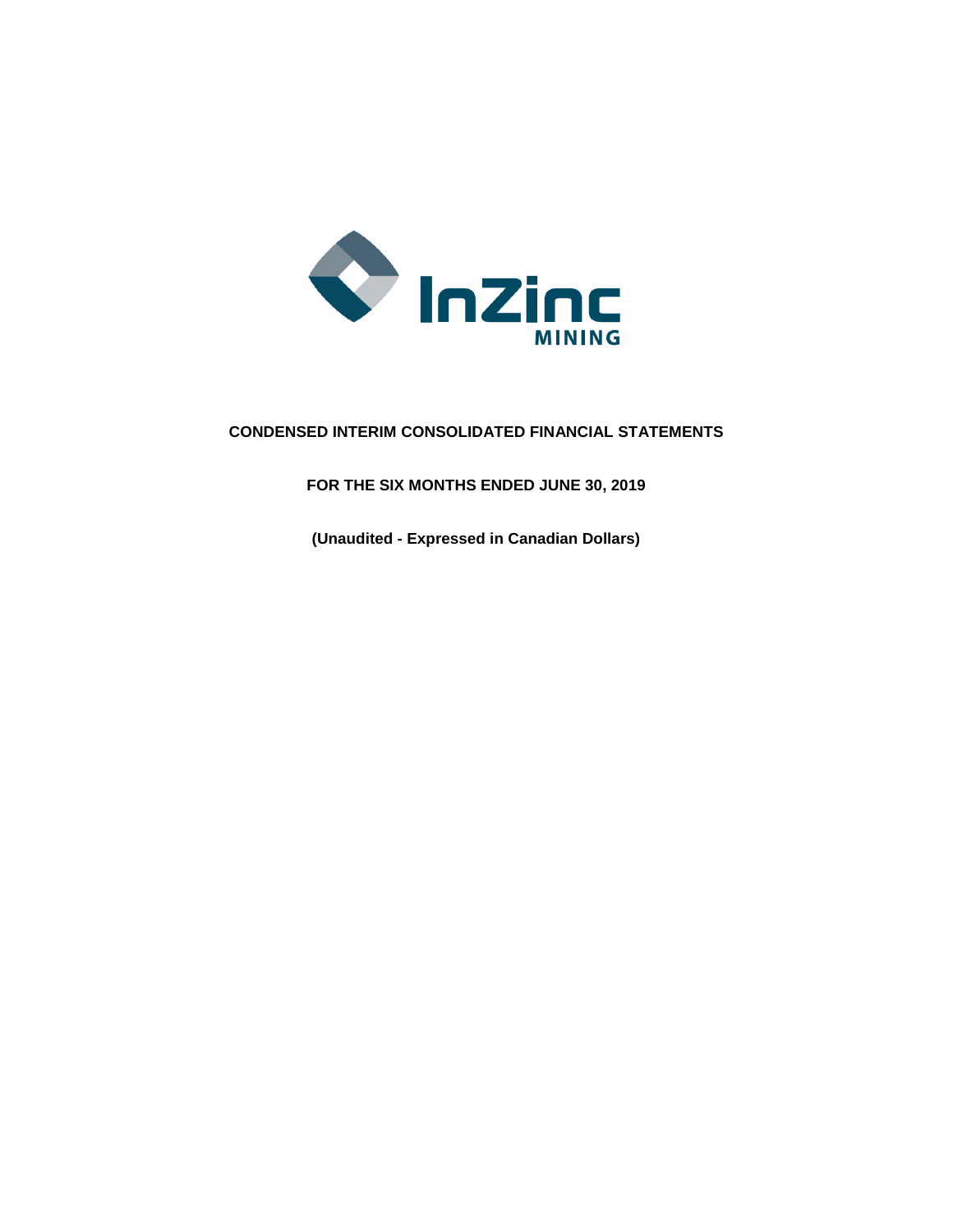# **NOTICE OF NO AUDITOR REVIEW OF CONDENSED INTERIM CONSOLIDATED FINANCIAL STATEMENTS**

Under National Instrument 51-102, Part 4, subsection 4.3(3)(a), if an auditor has not performed a review of the condensed interim consolidated financial statements, they must be accompanied by a notice indicating that an auditor has not reviewed the financial statements.

The Company's independent auditor has not performed a review of these condensed interim consolidated financial statements in accordance with standards established by the Chartered Professional Accountants of Canada for a review of interim financial statements by an entity's auditor.

The accompanying unaudited condensed interim consolidated financial statements for InZinc Mining Ltd. for the six months ended June 30, 2019 have been prepared by and are the responsibility of the Company's management.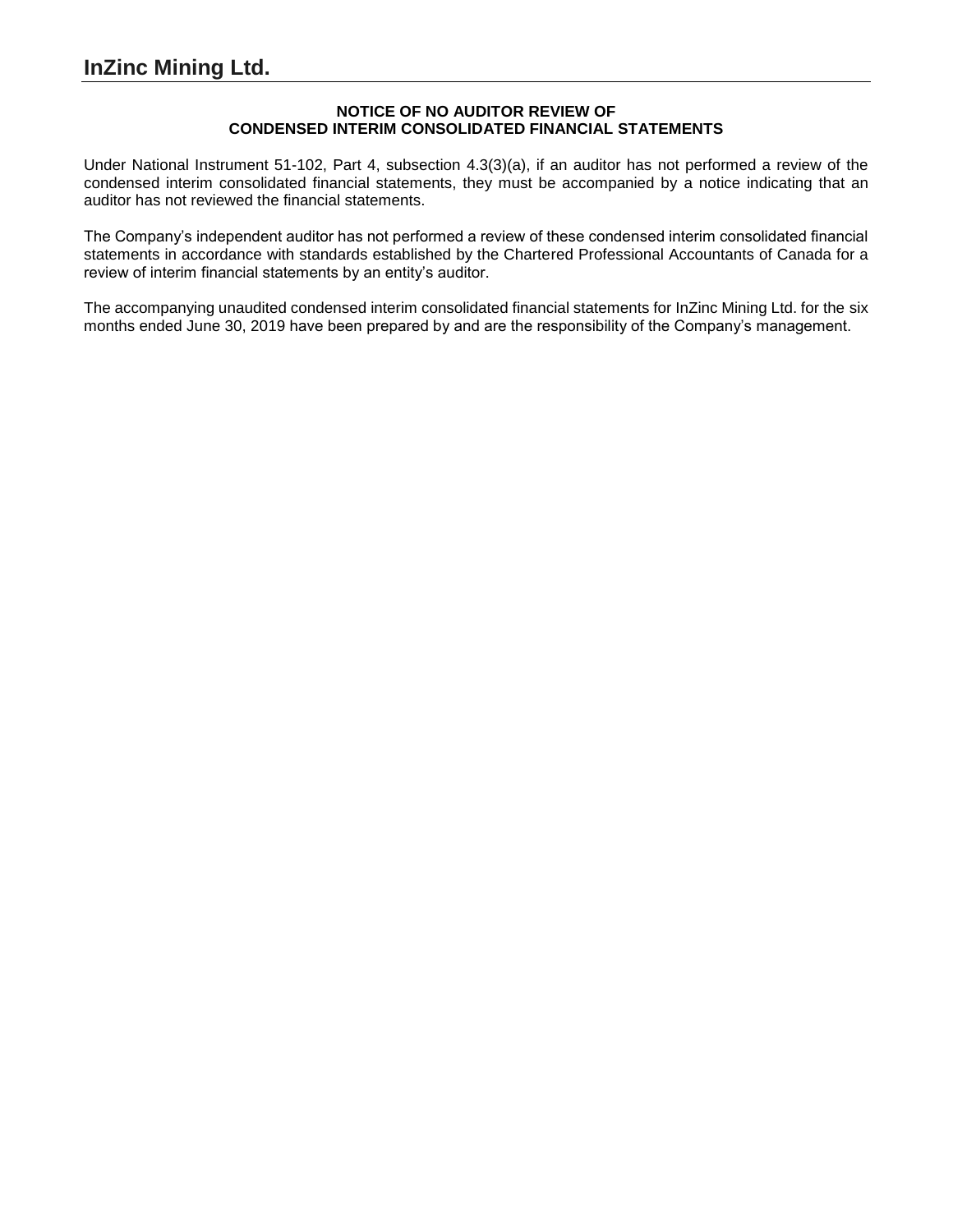# **CONDENSED INTERIM CONSOLIDATED STATEMENTS OF FINANCIAL POSITION**

(Unaudited - Expressed in Canadian Dollars)

As at

|                                                           | <b>June 30,</b><br>2019 | December 31,<br>2018 |
|-----------------------------------------------------------|-------------------------|----------------------|
| <b>ASSETS</b>                                             |                         |                      |
| Current                                                   |                         |                      |
| Cash (Note 4)                                             | \$<br>641,318           | \$<br>597,620        |
| Receivables (Note 5)                                      | 9,989                   | 40,075               |
| Prepaids                                                  | 13,613                  | 19,874               |
| Marketable securities (Note 6)                            | 311                     | 770                  |
|                                                           | 665,231                 | 658,339              |
| Reclamation deposits (Note 7)                             | 164,129                 | 169,287              |
| Exploration and evaluation assets (Note 7)                | 8,529,769               | 8,307,662            |
|                                                           | \$<br>9,359,129         | \$<br>9,135,288      |
| <b>LIABILITIES</b>                                        |                         |                      |
| Current                                                   |                         |                      |
| Accounts payable and accrued liabilities (Notes 8 and 10) | \$<br>157,886           | \$<br>86,848         |
| <b>SHAREHOLDERS' EQUITY</b>                               |                         |                      |
| Share capital (Note 9)                                    | 17,593,159              | 17,348,969           |
| Reserves - share-based (Note 9)                           | 809,576                 | 782,547              |
| Reserves - accumulated other comprehensive loss           | (1,978)                 | (1,519)              |
| <b>Deficit</b>                                            | (9, 199, 514)           | (9,081,557)          |
|                                                           | 9,201,243               | 9,048,440            |
|                                                           | \$<br>9,359,129         | \$<br>9,135,288      |
|                                                           |                         |                      |

Nature of operations and going concern (Note 1) Subsequent event (Note 15)

Approved on behalf of the Board:

*"Wayne Hubert" "John Murphy"*

Wayne Hubert, Director John Murphy, Director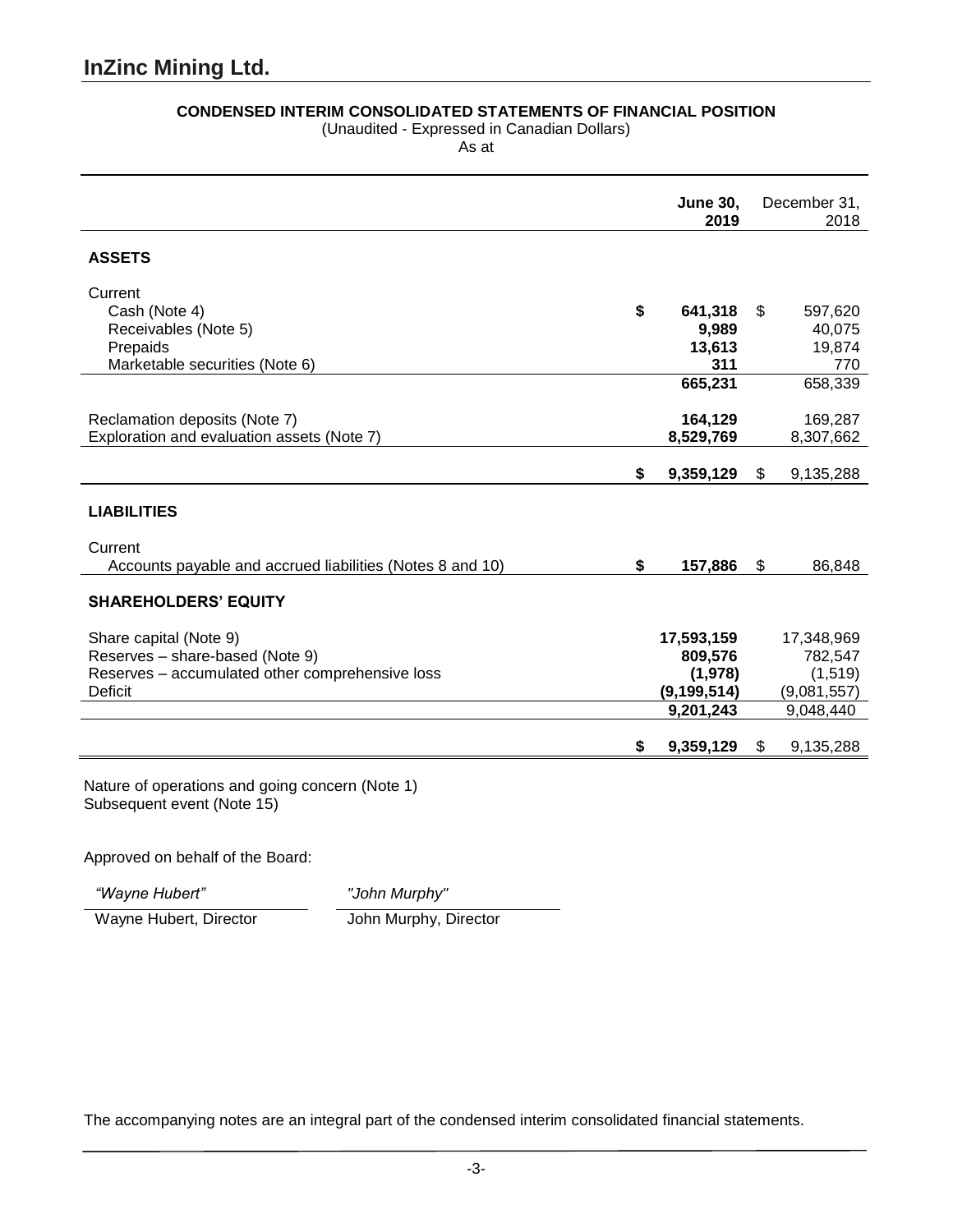# **CONDENSED INTERIM CONSOLIDATED STATEMENTS OF LOSS AND COMPREHENSIVE LOSS** (Unaudited - Expressed in Canadian Dollars)

|                                                         | For the three months ended |                         |    | For the six months ended |    |                         |    |                  |
|---------------------------------------------------------|----------------------------|-------------------------|----|--------------------------|----|-------------------------|----|------------------|
|                                                         |                            | <b>June 30,</b><br>2019 |    | June 30,<br>2018         |    | <b>June 30,</b><br>2019 |    | June 30,<br>2018 |
| <b>EXPENSES</b>                                         |                            |                         |    |                          |    |                         |    |                  |
| Communication and investor relations                    | \$                         | 8,216                   | \$ | 8,526                    | S. | 10,339                  | \$ | 14,452           |
| Filing and regulatory                                   |                            | 7,788                   |    | 7,340                    |    | 10,730                  |    | 11,369           |
| Foreign exchange loss (gain)                            |                            | 2,650                   |    | (19, 560)                |    | 6,105                   |    | (18, 841)        |
| Office and miscellaneous (Note 10)                      |                            | 12,137                  |    | 23,502                   |    | 21,892                  |    | 59,919           |
| Professional fees (Note 10)                             |                            | 18,139                  |    | 24,056                   |    | 32,150                  |    | 42,866           |
| Property investigation costs                            |                            |                         |    | 11,022                   |    |                         |    | 33,365           |
| Rent (Note 10)                                          |                            | 2,250                   |    | 2,250                    |    | 4,500                   |    | 4,500            |
| Share-based compensation (Notes 9 and 10)               |                            | 20,285                  |    | 55,034                   |    | 21,544                  |    | 107,637          |
| Travel                                                  |                            | 10,697                  |    | 5,932                    |    | 10,697                  |    | 7,591            |
| Loss for the period                                     |                            | (82, 162)               |    | (118, 102)               |    | (117, 957)              |    | (262, 858)       |
| Unrealized gain (loss) on marketable securities         |                            | (84)                    |    | 1,062                    |    | (459)                   |    | 396              |
| Loss and comprehensive loss for the period              | \$                         | (82,246)                | \$ | (117, 040)               | \$ | (118, 416)              | \$ | (262, 462)       |
| Basic and diluted loss per common share                 | \$                         | (0.00)                  | \$ | (0.00)                   | \$ | (0.00)                  | \$ | (0.00)           |
| Weighted average number of common<br>shares outstanding |                            | 111,150,254             |    | 108,885,419              |    | 110,024,093             |    | 108,802,546      |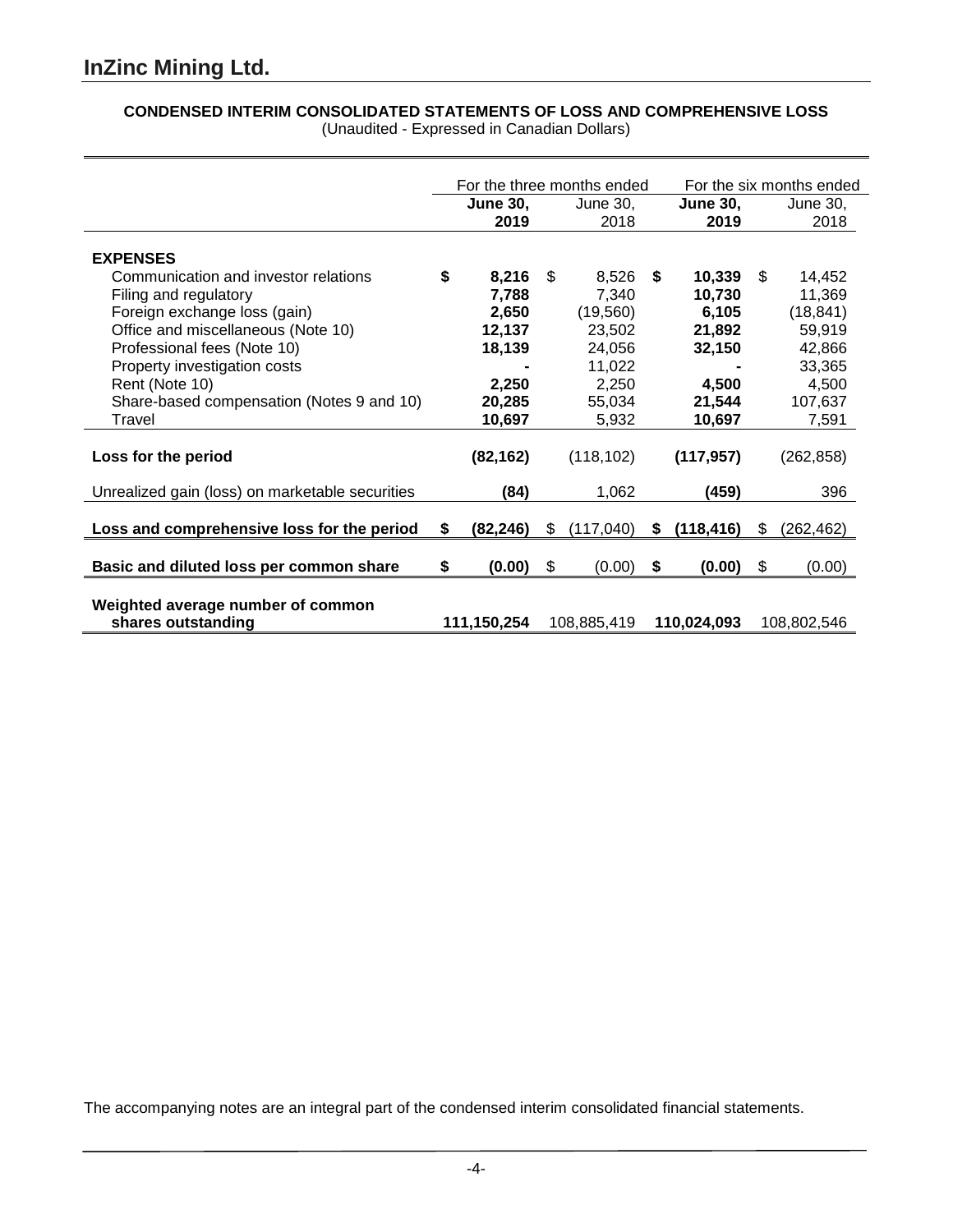# **CONDENSED INTERIM CONSOLIDATED STATEMENTS OF CHANGES IN SHAREHOLDERS' EQUITY**

(Unaudited - Expressed in Canadian Dollars)

|                                                                                                                                                                                                   |                      | Share capital                  |                          |                 |    |          |                |                                                                 |  |  |  |  |  |  |  |  |  |  |  |  |  |  |  |  |  |  |  |  |  |  |  |  |  |  |  |  |  |  |  |  |  |  |  |  |  |  |  |  |  |  |  |  |                                                            |  |                |              |
|---------------------------------------------------------------------------------------------------------------------------------------------------------------------------------------------------|----------------------|--------------------------------|--------------------------|-----------------|----|----------|----------------|-----------------------------------------------------------------|--|--|--|--|--|--|--|--|--|--|--|--|--|--|--|--|--|--|--|--|--|--|--|--|--|--|--|--|--|--|--|--|--|--|--|--|--|--|--|--|--|--|--|--|------------------------------------------------------------|--|----------------|--------------|
|                                                                                                                                                                                                   | <b>Issued</b>        | Amount                         | Reserves-<br>share-based |                 |    |          |                |                                                                 |  |  |  |  |  |  |  |  |  |  |  |  |  |  |  |  |  |  |  |  |  |  |  |  |  |  |  |  |  |  |  |  |  |  |  |  |  |  |  |  |  |  |  |  | Reserves-<br>accumulated<br>other<br>comprehensive<br>loss |  | <b>Deficit</b> | <b>Total</b> |
| Balance at December 31, 2017                                                                                                                                                                      | 108,685,419          | \$17,323,349                   | \$                       | 622,368         | \$ | (624)    | \$ (8,619,097) | \$9,325,996                                                     |  |  |  |  |  |  |  |  |  |  |  |  |  |  |  |  |  |  |  |  |  |  |  |  |  |  |  |  |  |  |  |  |  |  |  |  |  |  |  |  |  |  |  |  |                                                            |  |                |              |
| Shares issued for exploration and evaluation assets<br>Share issue costs<br>Share-based compensation<br>Unrealized gain on marketable securities<br>Loss for the period                           | 200,000              | 29,000<br>(3,380)              |                          | 107,637         |    | 396      | (262, 858)     | 29,000<br>(3,380)<br>107,637<br>396<br>(262, 858)               |  |  |  |  |  |  |  |  |  |  |  |  |  |  |  |  |  |  |  |  |  |  |  |  |  |  |  |  |  |  |  |  |  |  |  |  |  |  |  |  |  |  |  |  |                                                            |  |                |              |
| Balance at June 30, 2018                                                                                                                                                                          | 108,885,419          | \$17,348,969                   | \$.                      | 730,005         | \$ | (228)    | \$ (8,881,955) | \$9,196,791                                                     |  |  |  |  |  |  |  |  |  |  |  |  |  |  |  |  |  |  |  |  |  |  |  |  |  |  |  |  |  |  |  |  |  |  |  |  |  |  |  |  |  |  |  |  |                                                            |  |                |              |
| Balance at December 31, 2018                                                                                                                                                                      | 108,885,419          | \$17,348,969                   | \$                       | 782,547         | \$ | (1, 519) | \$ (9,081,557) | \$9,048,440                                                     |  |  |  |  |  |  |  |  |  |  |  |  |  |  |  |  |  |  |  |  |  |  |  |  |  |  |  |  |  |  |  |  |  |  |  |  |  |  |  |  |  |  |  |  |                                                            |  |                |              |
| Shares issued for cash<br>Shares issued for exploration and evaluation assets<br>Share issue costs<br>Share-based compensation<br>Unrealized loss on marketable securities<br>Loss for the period | 5,500,000<br>300,000 | 275,000<br>12,000<br>(42, 810) |                          | 5,485<br>21,544 |    | (459)    | (117, 957)     | 275,000<br>12,000<br>(37, 325)<br>21,544<br>(459)<br>(117, 957) |  |  |  |  |  |  |  |  |  |  |  |  |  |  |  |  |  |  |  |  |  |  |  |  |  |  |  |  |  |  |  |  |  |  |  |  |  |  |  |  |  |  |  |  |                                                            |  |                |              |
| Balance at June 30, 2019                                                                                                                                                                          | 114,685,419          | \$17,593,159                   | S.                       | 809,576         | S  | (1,978)  | \$ (9,199,514) | \$9,201,243                                                     |  |  |  |  |  |  |  |  |  |  |  |  |  |  |  |  |  |  |  |  |  |  |  |  |  |  |  |  |  |  |  |  |  |  |  |  |  |  |  |  |  |  |  |  |                                                            |  |                |              |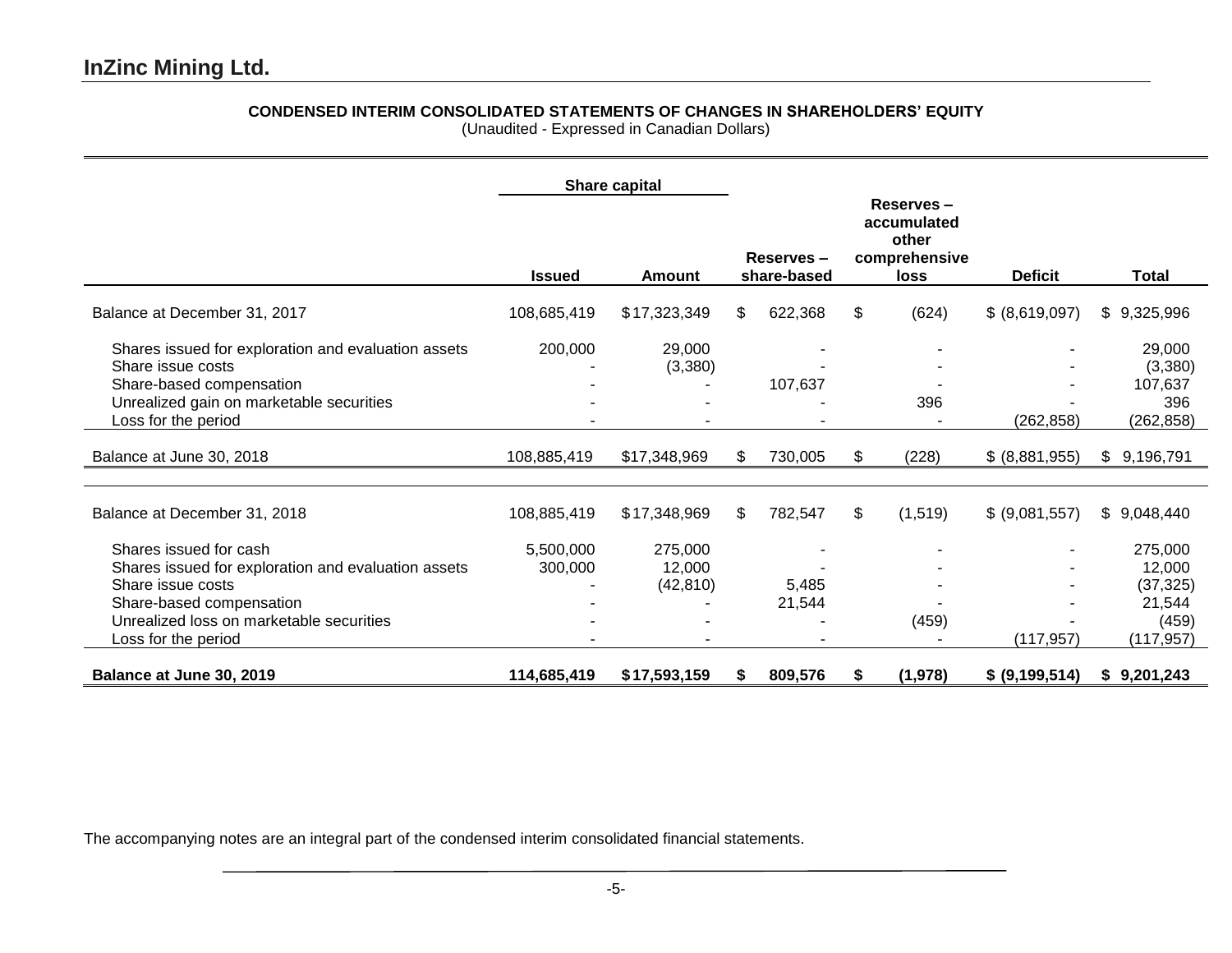# **CONDENSED INTERIM CONSOLIDATED STATEMENTS OF CASH FLOWS**

(Unaudited - Expressed in Canadian Dollars)

For the six months ended

|                                                                | June 30, 2019 |            |    | June 30, 2018 |
|----------------------------------------------------------------|---------------|------------|----|---------------|
|                                                                |               |            |    |               |
| <b>OPERATING ACTIVITIES</b>                                    | \$            |            |    |               |
| Loss for the period                                            |               | (117, 957) | \$ | (262, 858)    |
| Items not involving cash:                                      |               |            |    |               |
| Share-based compensation                                       |               | 21,544     |    | 107,637       |
| Unrealized foreign exchange loss (gain) on reclamation deposit |               | 5,158      |    | (5, 473)      |
| Changes in non-cash working capital items:                     |               |            |    |               |
| <b>Receivables</b>                                             |               | 30,086     |    | (5,200)       |
| Prepaids                                                       |               | 6,261      |    | 3,439         |
| Accounts payable and accrued liabilities                       |               | (29, 074)  |    | (161, 279)    |
| Cash used in operating activities                              |               | (83,982)   |    | (323,734)     |
|                                                                |               |            |    |               |
| <b>INVESTING ACTIVITIES</b>                                    |               |            |    |               |
| Exploration and evaluation assets                              |               | (129, 446) |    | (1, 253, 839) |
| Advances                                                       |               |            |    | (12, 458)     |
| Reclamation deposits                                           |               |            |    | (40,000)      |
| Cash used in investing activities                              |               | (129,446)  |    | (1,306,297)   |
| <b>FINANCING ACTIVITIES</b>                                    |               |            |    |               |
| Proceeds from share issue                                      |               | 275,000    |    |               |
| Share issue costs                                              |               | (17, 874)  |    | (3,380)       |
| Cash used in investing activities                              |               | 257,126    |    | (3,380)       |
|                                                                |               |            |    |               |
| Change in cash during the period                               |               | 43,698     |    | (1,633,411)   |
| Cash, beginning of period                                      |               | 597,620    |    | 3,483,198     |
| Cash, end of period                                            | S             | 641,318    | S. | 1,849,787     |
|                                                                |               |            |    |               |

Supplemental disclosure with respect to cash flows (Note 11)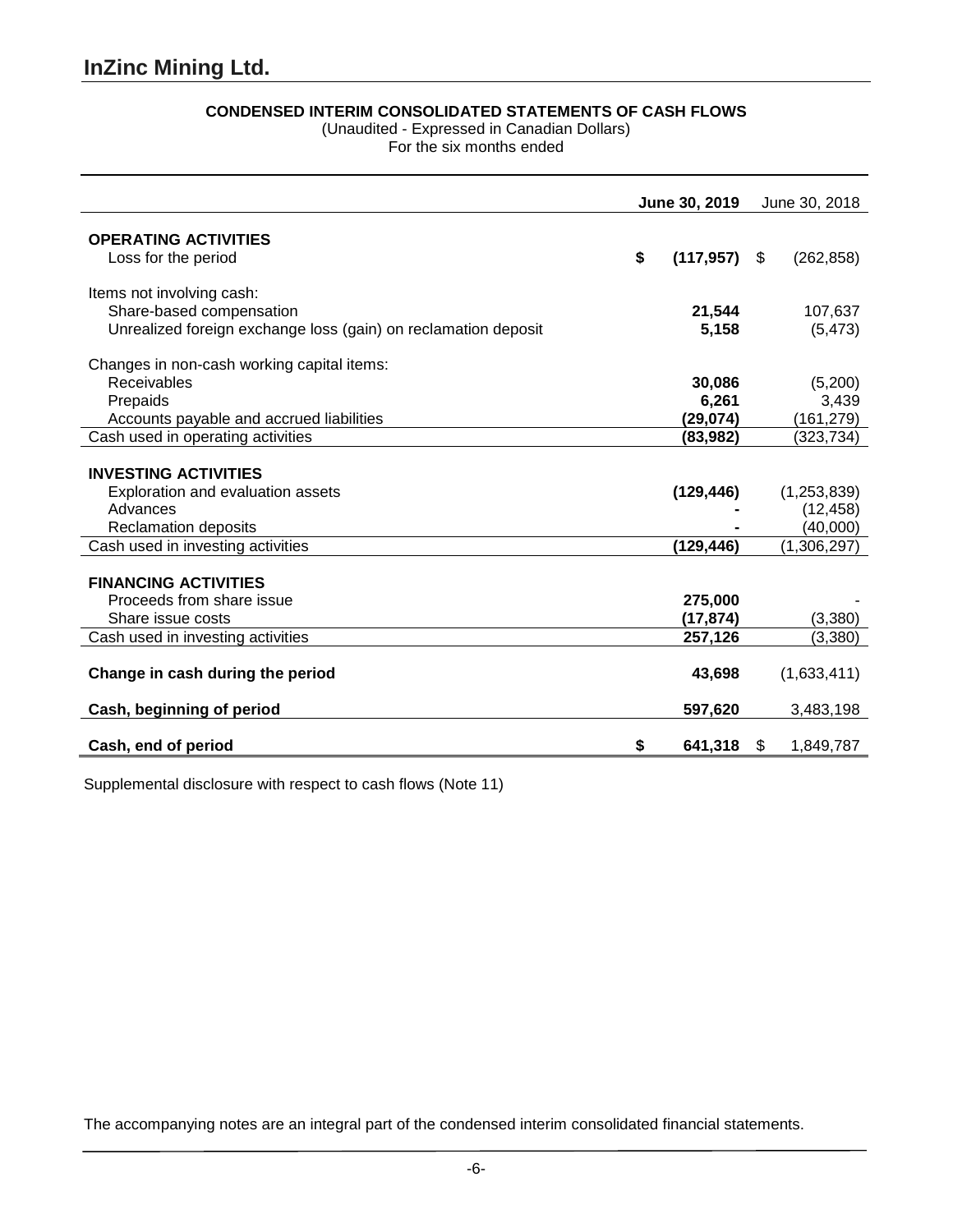## **1. NATURE OF OPERATIONS AND GOING CONCERN**

InZinc Mining Ltd. (the "Company") was incorporated on October 24, 1997 under the laws of British Columbia and was continued under the Canada Business Corporations Act in June 2002. The Company's registered and records office is at Suite 2300, Bentall 5, 550 Burrard Street, Box 30, Vancouver, BC, V6C 2B5. The Company's head office is at P.O. Box 48268, Station Bentall Centre, Vancouver, BC, V7X 1A2. The Company is listed on the TSX Venture Exchange ("TSX-V") under the trading symbol IZN.

The Company's principal business activities include the acquisition and exploration of mineral exploration and evaluation assets in the United States and Canada. The Company has not yet determined whether its exploration and evaluation assets contain ore reserves that are economically recoverable. The recoverability of the amounts shown for exploration and evaluation assets are dependent upon the existence of economically recoverable reserves, the ability of the Company to obtain necessary financing to complete the development of those reserves, and upon future profitable production. To date, the Company has not earned any revenues and is considered to be in the exploration stage.

These condensed interim consolidated financial statements have been prepared assuming the Company will continue on a going-concern basis. The Company has incurred losses since its inception and the ability of the Company to continue as a going-concern depends upon its ability to raise adequate financing and to develop profitable operations. These condensed interim consolidated financial statements do not include adjustments to amounts and classifications of assets and liabilities that might be necessary should the Company be unable to continue operations.

The continuance of the Company's operations is dependent on obtaining sufficient additional financing in order to realize the recoverability of the Company's investments in exploration and evaluation assets which is dependent upon the existence of economically recoverable reserves and market prices for the underlying minerals. Management closely monitors metal commodity prices, individual equity movements and the stock market to determine the appropriate course of action to be taken by the Company if favourable or adverse market conditions occur. Management estimates it has sufficient funds to operate for the upcoming twelve months.

# **2. BASIS OF PRESENTATION**

### **Statement of compliance**

These condensed interim consolidated financial statements, including comparatives, have been prepared in accordance with IAS 34, Interim Financial Reporting, as issued by the International Accounting Standards Board ("IASB") and the interpretations of the IFRS Interpretations committee. They do not include all disclosures required by International Financial Reporting Standards ("IFRS") for annual financial statements, and, therefore, should be read in conjunction with the Company's audited consolidated financial statements for the year ended December 31, 2018, prepared in accordance with IFRS as issued by the IASB.

### **Approval of the financial statements**

These condensed interim consolidated financial statements were authorized for issue by the Audit Committee and Board of Directors on August 28, 2019.

### **Basis of presentation**

These condensed interim consolidated financial statements have been prepared on a historical cost basis except for certain non-current assets and financial instruments, which are measured at fair value. In addition, these condensed interim consolidated financial statements have been prepared using the accrual basis of accounting, except for cash flow information.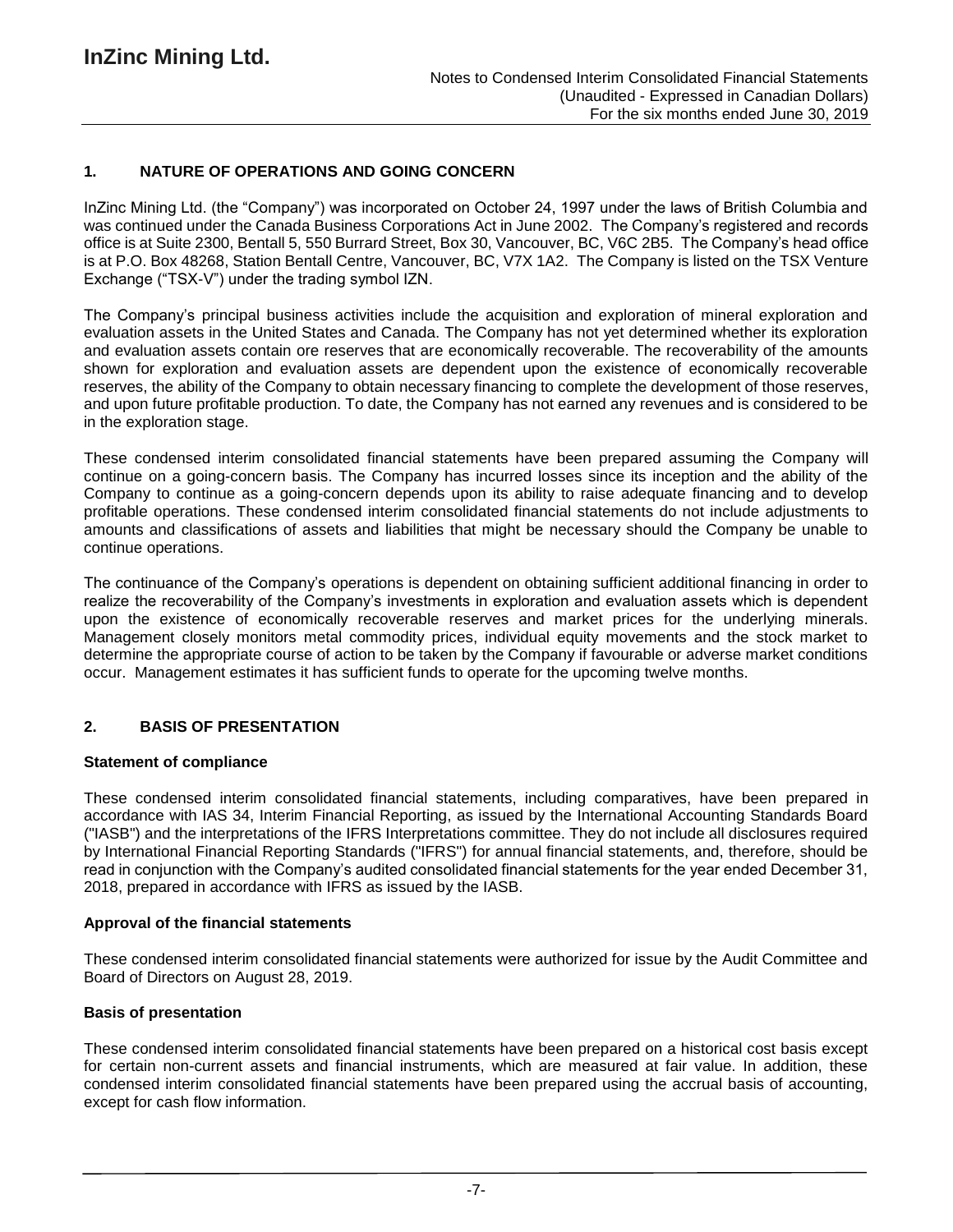# **2. BASIS OF PREPARATION** (cont'd…)

## **Functional and presentation currency**

These condensed interim consolidated financial statements are presented in Canadian dollars, unless otherwise noted, which is the functional currency of the parent and of its subsidiary.

### **Basis of consolidation**

These condensed interim consolidated financial statements of the Company include the accounts of the Company and its wholly-owned subsidiary, N.P.R. (US) Inc., a Nevada corporation, the principal activity of which is exploration in the United States. Control exists when the Company has the power, directly or indirectly, to govern the financial and operating policies of an entity so as to obtain benefits from its activities. All inter-company transactions and balances have been eliminated upon consolidation.

## **Significant estimates**

The preparation of these condensed interim consolidated financial statements in conformity with IFRS requires management to make certain estimates, judgments and assumptions that affect the reported amounts of assets and liabilities at the date of the condensed interim consolidated financial statements and the reported expenses during the period.

Although management uses historical experience and its best knowledge of the amount, events or actions to form the basis for judgments and estimates, actual results may differ from these estimates.

Estimates are made when applying accounting policies. The critical estimates that have the most significant effects on the amounts recognized in the condensed interim consolidated financial statements are as follows:

### Economic recoverability and probability of future economic benefits of exploration and evaluation assets

Management has determined that exploration, evaluation, and related costs incurred which were capitalized may have future economic benefits and may be economically recoverable. Management uses several criteria in its assessments of economic recoverability and probability of future economic benefits including, geologic and other technical information, a history of conversion of mineral deposits with similar characteristics to its own properties to proven and probable mineral reserves, the quality and capacity of existing infrastructure facilities, evaluation of permitting and environmental issues and local support for the project.

### Valuation of share-based compensation

The Company uses the Black-Scholes Option Pricing Model for valuation of share-based compensation. Option pricing models require the input of subjective assumptions including expected price volatility, interest rate, and forfeiture rate. Changes in the input assumptions can materially affect the fair value estimate and the Company's earnings and equity reserves.

### **Significant judgments**

Information about critical judgments in applying accounting policies that have the most significant effect on the amounts recognized in these condensed interim consolidated financial statements are, but are not limited to, as follows:

### Determination of functional currency

The Company determines the functional currency through an analysis of several indicators such as expenses and cash flow, financing activities, retention of operating cash flows, and frequency of transactions with the reporting entity.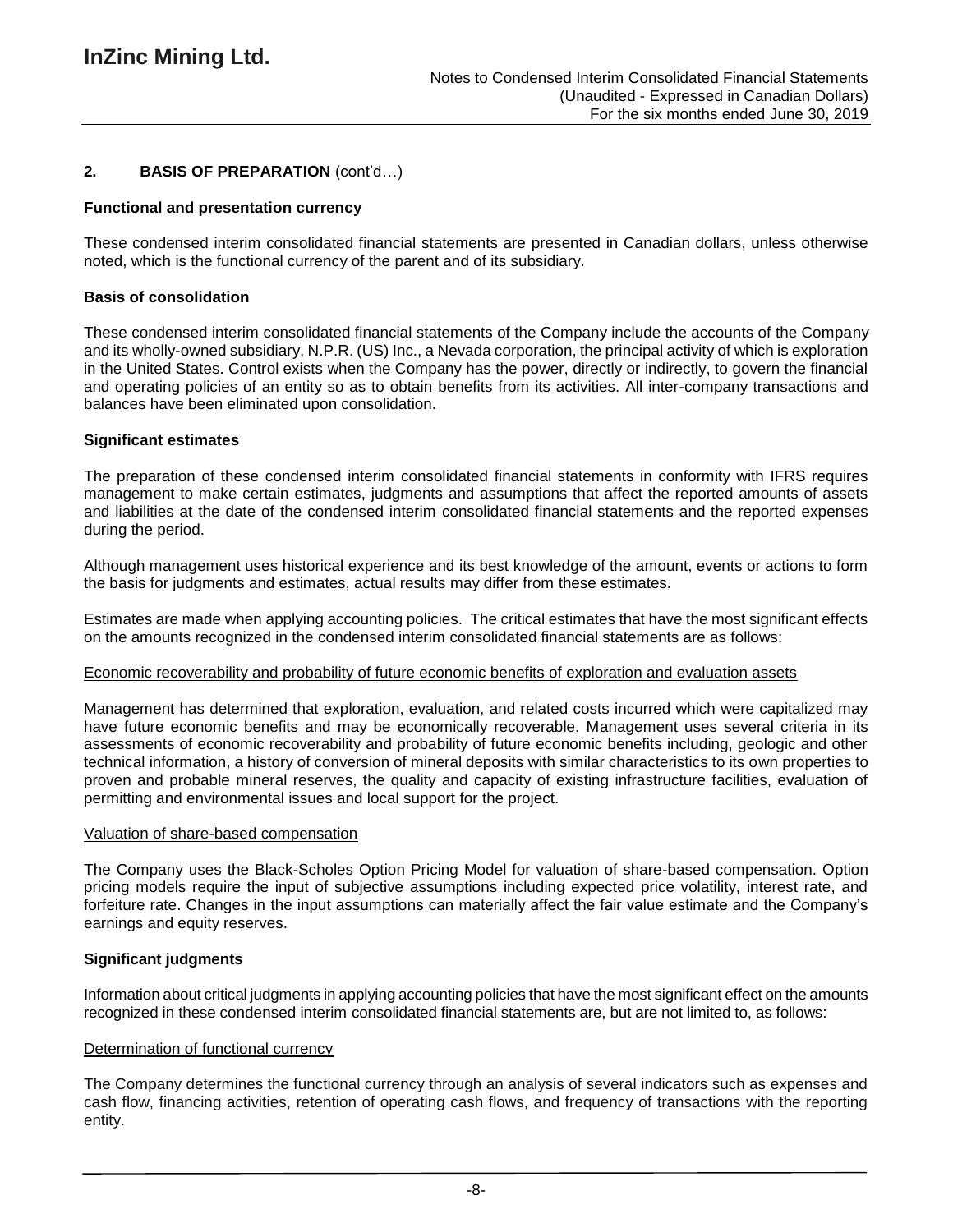# **3. SIGNIFICANT ACCOUNTING POLICIES**

There have been no significant changes to the Company's significant accounting policies from those disclosed in the consolidated financial statements for the year ended December 31, 2018, except as noted below.

### **New accounting policies adopted**

#### IFRS 16, Leases

IFRS 16 requires lessees to recognize a lease liability reflecting future lease payments and a "right-of-use asset" for virtually all lease contracts, and to record it on the statement of financial position, except with respect to lease contracts that meet limited exception criteria. There was no impact on the condensed interim consolidated financial statements as a result of adopting this standard.

## **4. CASH**

Cash is comprised as follows:

|                                                                              |   | <b>June 30.</b><br>2019 |   | December 31,<br>2018 |
|------------------------------------------------------------------------------|---|-------------------------|---|----------------------|
| Cash in Canadian financial institutions<br>Cash in US financial institutions | S | 637,986<br>3,332        | S | 579,932<br>17,688    |
|                                                                              |   | 641,318                 |   | 597,620              |

### **5. RECEIVABLES**

Receivables are comprised as follows:

|                       | <b>June 30,</b><br>2019 |   | December 31,<br>2018 |
|-----------------------|-------------------------|---|----------------------|
| <b>GST</b> receivable | 9,989                   | S | 40,075               |
|                       | \$<br>9,989             | S | 40,075               |

### **6. MARKETABLE SECURITIES**

As at June 30, 2019 the fair market value of the securities held was \$311 (December 31, 2018 - \$770).

### **7. EXPLORATION AND EVALUATION ASSETS**

Title to exploration and evaluation assets involves inherent risks due to difficulties of determining the validity of certain mineral claims and leases as well as the potential for problems arising from the frequently ambiguous conveyancing history characteristic of many exploration and evaluation assets. The Company has investigated the titles to its exploration and evaluation assets and, to the best of its knowledge, the titles are in good standing.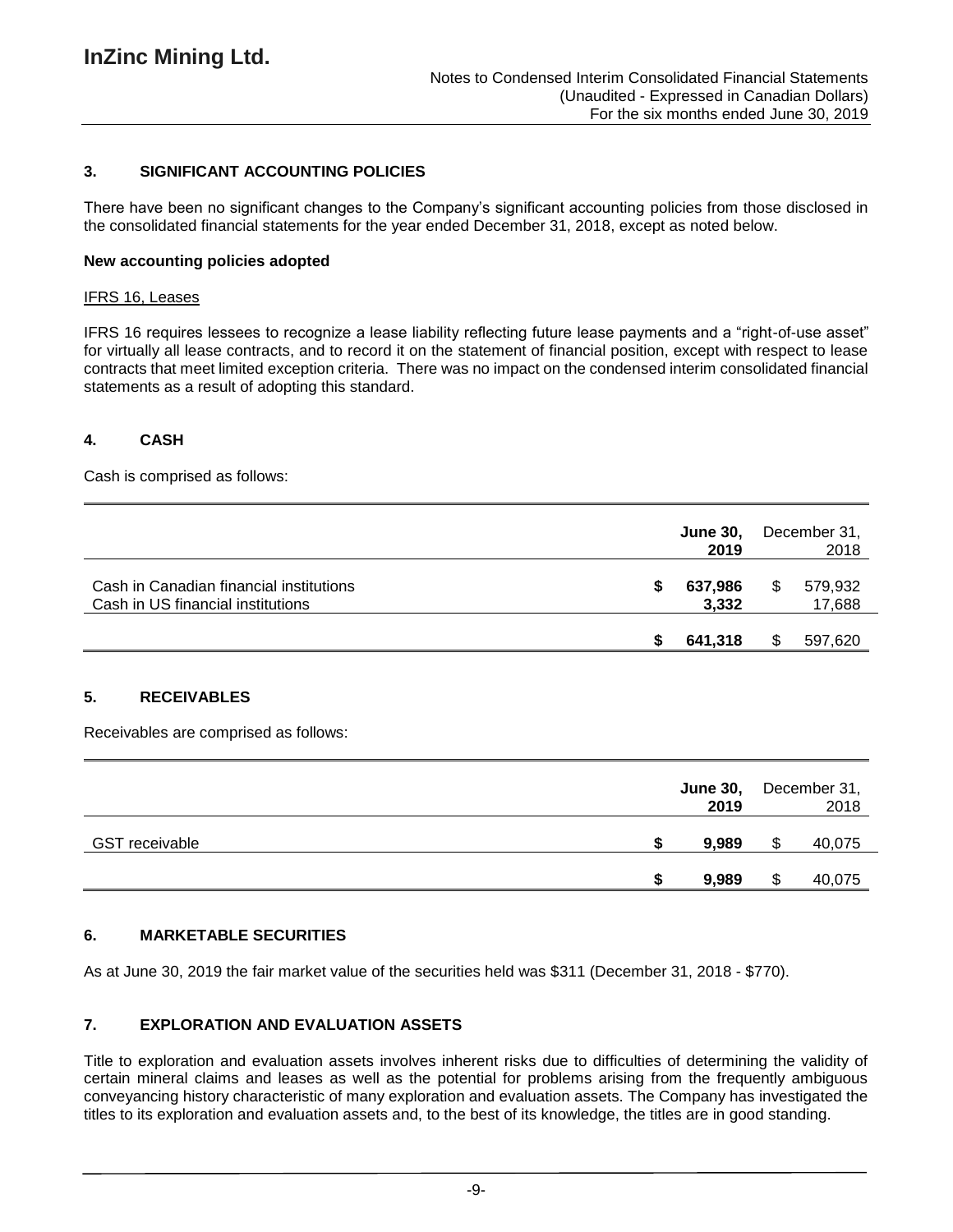# **7. EXPLORATION AND EVALUATION ASSETS** (cont'd…)

## **West Desert property**

The Company holds a 100% interest in various mining claims and a mineral lease referred to as the West Desert property ("West Desert"), located in Utah, USA. The property is subject to a 1.5% net smelter returns royalty ("NSR") and a future cash payment of \$1,000,000, upon the completion of a financing necessary to bring West Desert into production.

# **PX property**

The Company holds a 100% interest in various mining claims referred to as the PX property ("PX"), located in Utah, USA.

On April 3, 2019, the Company signed a term sheet with Ash-ley Woods LLC ("Ash-ley"), a private limited liability company, for Ash-ley to earn a 35% interest in PX by completing an initial drill program (Note 15).

### **Indy property**

On October 18, 2016, the Company entered into an option agreement with Pac Shield Resources Inc. ("PSR"), a private British Columbia company, to acquire a 100% interest in and to certain mineral claims located in the central British Columbia referred to as the Indy Property ("Indy").

To acquire Indy, the Company must make cash payments totaling \$305,000, issue a total of 2,100,000 common shares, and complete work commitments of \$2,600,000, as follows:

|                              | <b>Acquisition</b><br>in cash |           | Work<br>commitments |
|------------------------------|-------------------------------|-----------|---------------------|
| March 24, 2017 (completed)   | \$                            | 200,000   | \$                  |
| April 4, 2017 (completed)    | 30,000                        |           |                     |
| January 29, 2018 (completed) | 25,000                        | 200,000   | 75,000              |
| January 29, 2019 (completed) | 25,000                        | 300,000   | 200,000             |
| January 29, 2020             | 25,000                        | 400,000   | 325,000             |
| January 29, 2021             | 75,000                        | 500,000   | 750,000             |
| January 29, 2022             | 125,000                       | 500,000   | 1,250,000           |
|                              |                               |           |                     |
|                              | 305,000                       | 2.100.000 | \$2,600,000         |

In addition, a \$500,000 cash payment and the issuance of 500,000 shares of the Company will be made to PSR if the Company files a technical report establishing a 500,000,000 pound zinc resource on the property. A further \$500,000 cash payment will be made to PSR should the Company file a technical report establishing a 750,000,000 pound zinc resource on the property.

The property is subject to a 1.0% NSR held by PSR (the "PSR NSR") and a 1.5% NSR held by Kerry Curtis, nonexecutive Chairman of the Board and a director of the Company and a director and the controlling shareholder of PSR. On exercise of the option and prior to completion of a feasibility study on the property, the Company has the right to purchase the PSR NSR for \$1,500,000.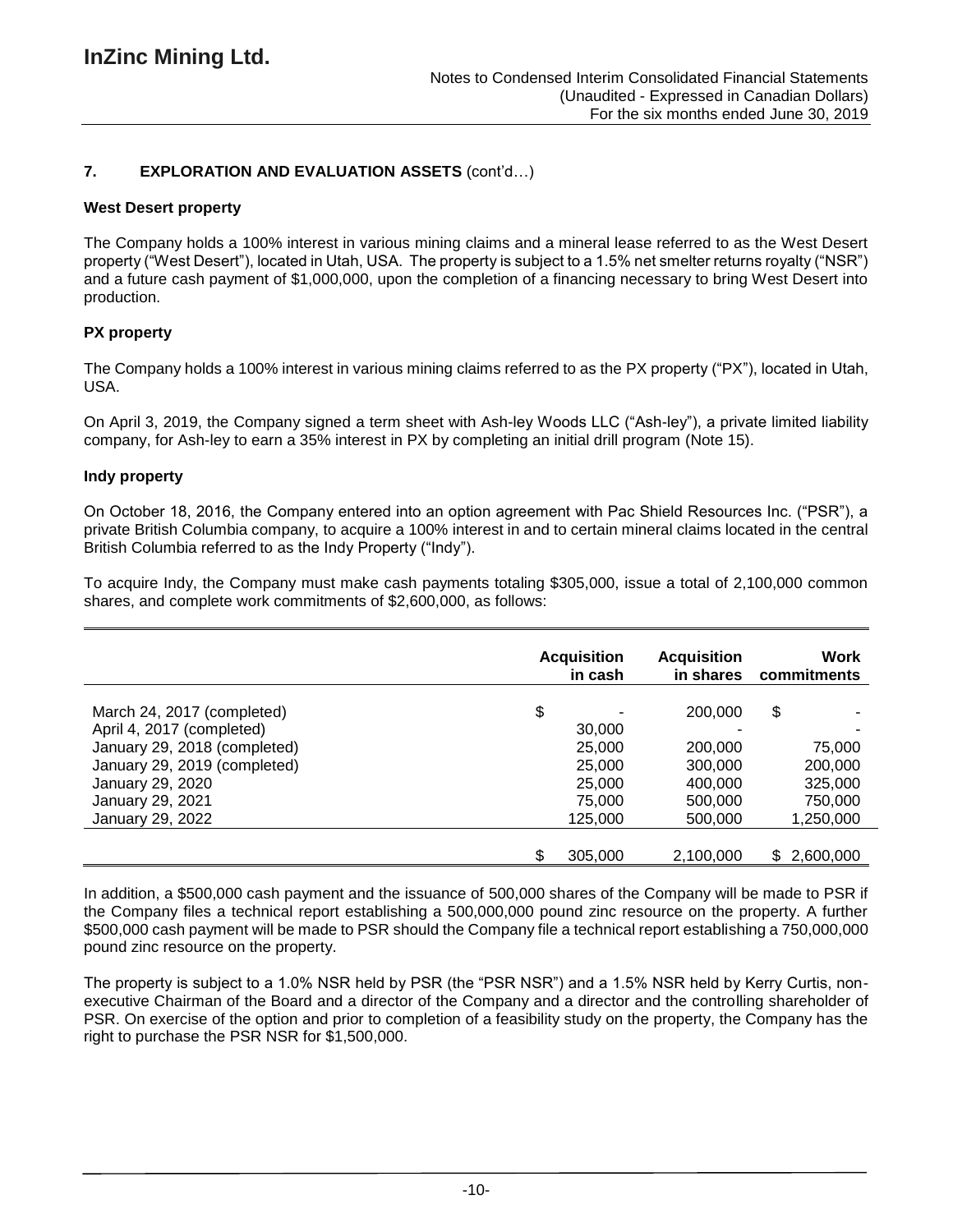# **7. EXPLORATION AND EVALUATION ASSETS** (cont'd…)

The following table represents expenditures incurred on the exploration and evaluation assets during the six months ended June 30, 2019:

|                                   | <b>West Desert</b> | <b>PX</b>     | <b>Indy</b>   | <b>Total</b>  |
|-----------------------------------|--------------------|---------------|---------------|---------------|
|                                   |                    |               |               |               |
| <b>Acquisition costs</b>          |                    |               |               |               |
| Balance, December 31, 2018        | \$<br>394,127      | \$<br>35,066  | \$<br>148,763 | \$<br>577,956 |
| Additions during the period:      |                    |               |               |               |
| Cash payments                     |                    |               | 25,000        | 25,000        |
| Shares issued                     |                    |               | 12,000        | 12,000        |
|                                   |                    |               | 37,000        | 37,000        |
| Balance, June 30, 2019            | 394,127            | 35,066        | 185,763       | 614,956       |
|                                   |                    |               |               |               |
| <b>Deferred exploration costs</b> |                    |               |               |               |
| Balance, December 31, 2018        | 6,943,949          | 72,846        | 712,911       | 7,729,706     |
| Additions during the period:      |                    |               |               |               |
| Air support                       |                    |               | 30,595        | 30,595        |
| Analytical                        |                    |               | 348           | 348           |
| Claims maintenance                | 665                |               |               | 665           |
| Communication                     | 389                |               | 1,448         | 1,837         |
| Drilling                          |                    |               | 41,055        | 41,055        |
| Equipment and supplies            | 3,279              |               | 9,672         | 12,951        |
| Personnel                         | 1,595              |               | 78,215        | 79,810        |
| Room and board                    | 665                |               | 15,682        | 16,347        |
| Travel                            |                    |               | 1,499         | 1,499         |
|                                   | 6,593              | ۰             | 178,514       | 185,107       |
| Balance, June 30, 2019            | 6,950,542          | ۰             | 891,425       | 7,914,813     |
|                                   |                    |               |               |               |
| <b>Total, June 30, 2019</b>       | \$7,344,669        | \$<br>107,912 | \$1,077,188   | \$8,529,769   |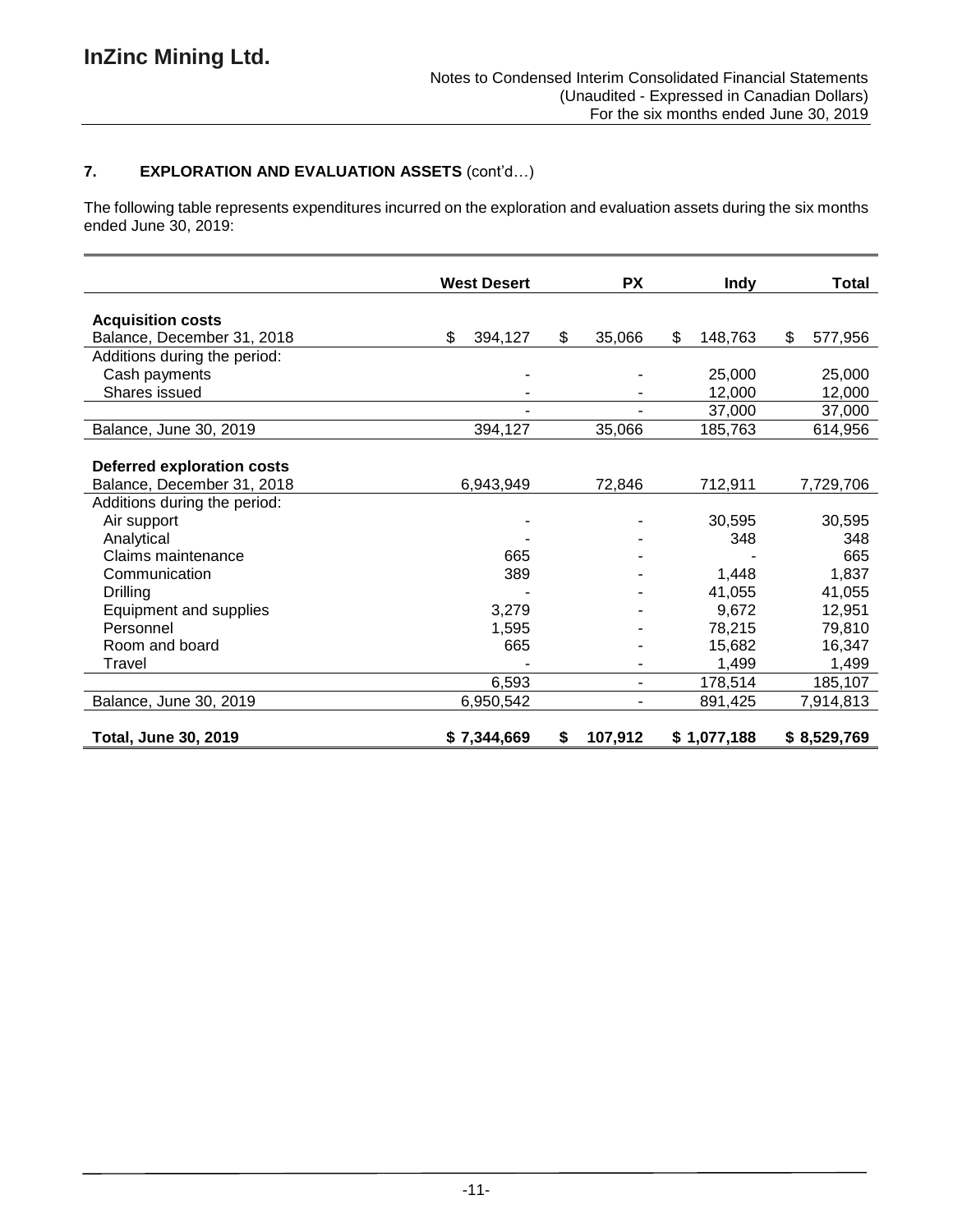# **7. EXPLORATION AND EVALUATION ASSETS** (cont'd…)

The following table represents expenditures incurred on the exploration and evaluation assets during the year ended December 31, 2018:

|                                     | <b>West Desert</b> | <b>PX</b>     | Indy          | <b>Total</b>  |
|-------------------------------------|--------------------|---------------|---------------|---------------|
| <b>Acquisition costs</b>            |                    |               |               |               |
| Balance, December 31, 2017          | \$<br>394,127      | \$            | \$<br>79,280  | \$<br>473,407 |
| Additions during the year:          |                    |               |               |               |
| Cash payments                       |                    |               | 25,000        | 25,000        |
| Shares issued                       |                    |               | 29,000        | 29,000        |
| Staking                             |                    | 35,066        | 15,483        | 50,549        |
|                                     |                    | 35,066        | 69,483        | 104,549       |
| Balance, December 31, 2018          | 394,127            | 35,066        | 148,763       | 577,956       |
|                                     |                    |               |               |               |
| <b>Deferred exploration costs</b>   |                    |               |               |               |
| Balance, December 31, 2017          | 5,330,585          |               | 76,017        | 5,406,602     |
| Additions during the year:          |                    |               |               |               |
| Air support                         |                    |               | 11,165        | 11,165        |
| Analytical                          | 48,775             | 343           | 16,555        | 65,673        |
| Claims maintenance                  | 52,235             | 25,331        |               | 77,566        |
| Communication                       | 1,565              |               | 2,580         | 4,145         |
| Community engagement                |                    |               | 750           | 750           |
| <b>Drilling</b>                     | 1,059,237          |               | 336,041       | 1,395,278     |
| Engineering                         | 613                |               |               | 613           |
| Environmental                       |                    |               | 596           | 596           |
| Equipment and supplies              | 92,730             |               | 100,758       | 193,488       |
| Geophysics                          | 51,527             | 27,759        |               | 79,286        |
| Permitting                          | 290                |               | 3,319         | 3,609         |
| Personnel                           | 237,627            | 16,621        | 153,455       | 407,703       |
| Room and board                      | 57,811             |               | 27,189        | 85,000        |
| Travel                              | 10,954             | 2,792         | 7,291         | 21,037        |
|                                     | 1,613,364          | 72,846        | 659,699       | 2,345,909     |
| Balance, December 31, 2018          | 6,943,949          | 72,846        | 735,716       | 7,752,511     |
| B.C. mineral exploration tax credit |                    |               | (22, 805)     | (22, 805)     |
| Total, December 31, 2018            | \$7,338,076        | \$<br>107,912 | \$<br>861,674 | \$8,307,662   |

# **Reclamation deposits**

As at June 30, 2019, the Company has reclamation deposits of \$124,129 (December 31, 2018 - \$129,287) to cover potential disturbances on West Desert and has reclamation deposits of \$40,000 (December 31, 2018 - \$40,000) to cover potential disturbances on Indy.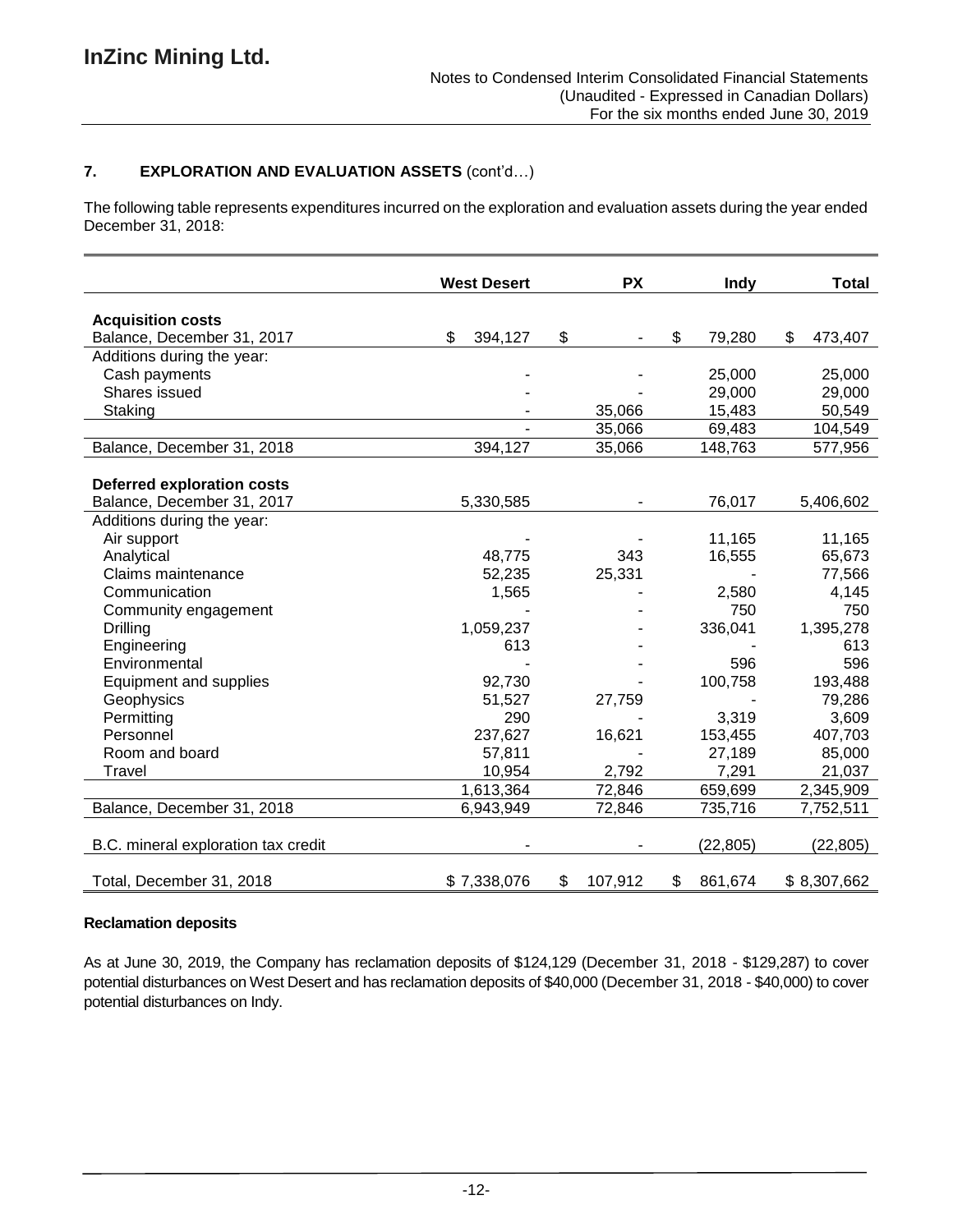# **8. ACCOUNTS PAYABLE AND ACCRUED LIABILITIES**

Accounts payable and accrued liabilities are comprised of the following:

|                                                                        |   | <b>June 30,</b><br>2019   |    | December 31,<br>2018      |
|------------------------------------------------------------------------|---|---------------------------|----|---------------------------|
| Trade payables<br><b>Accrued liabilities</b><br>Due to related parties | S | 97,703<br>59,133<br>1,050 | \$ | 58,221<br>26,000<br>2,627 |
|                                                                        |   | 157,886                   | S  | 86,848                    |

## **9. SHARE CAPITAL AND RESERVES**

#### **Authorized share capital**

The Company has authorized share capital of unlimited common shares without par value.

### **Issued share capital**

During the six months ended June 30, 2019, the Company issued.

- i. 5,500,000 units at a price of \$0.05 per unit by way of a private placement for total proceeds of \$275,000. Each unit was comprised of one common share and one-half of one share purchase warrant, which entitles the holder of each whole warrant to acquire an additional common share of the Company at a price of \$0.10 per common share, for a period of 24 months from the date of issue. The Company paid a total of \$37,325 in cash for finder and legal fees and issued 330,000 warrants, valued at \$5,485. The agent's warrants entitle the holder of each whole warrant to acquire an additional common share of the Company at a price of \$0.05 per common share, for a period of 24 months from the date of issue; and
- ii. 300,000 common shares, valued at \$12,000, pursuant to the Indy option agreement (Note 7).

During the six months ended June 30, 2018, the Company issued:

i. 200,000 common shares, valued at \$29,000, pursuant to the Indy option agreement (Note 7).

### **Stock options**

The Company grants stock options to employees and consultants as compensation for services, pursuant to its incentive Share Option Plan (the "Plan"). Options issued must have an exercise price greater than or equal to the "Discounted Market Price" of the Company's stock on the grant date. Options have a maximum expiry period of up to five years from the grant date and vest at such time as may be determined by the Board of Directors at the date of the grant. Options granted to consultants performing investor relations activities shall vest in stages over a 12 month period with a maximum of one-quarter of the options vesting in any three month period. The number of options that may be issued under the Plan is limited to no more than 10% of the Company's issued and outstanding shares on the grant date.

During the six months ended June 30, 2019, the Company granted 2,350,000 (2018 - 200,000) incentive stock options to directors, officers, and consultants, with various vesting provisions. During the six months ended June 30, 2019, the Company expensed \$21,544 (2018 - \$107,637), which was recorded in share-based compensation.

The weighted average fair value of stock options granted during the six months ended June 30, 2019 was \$0.024 (2018 - \$0.153) per option.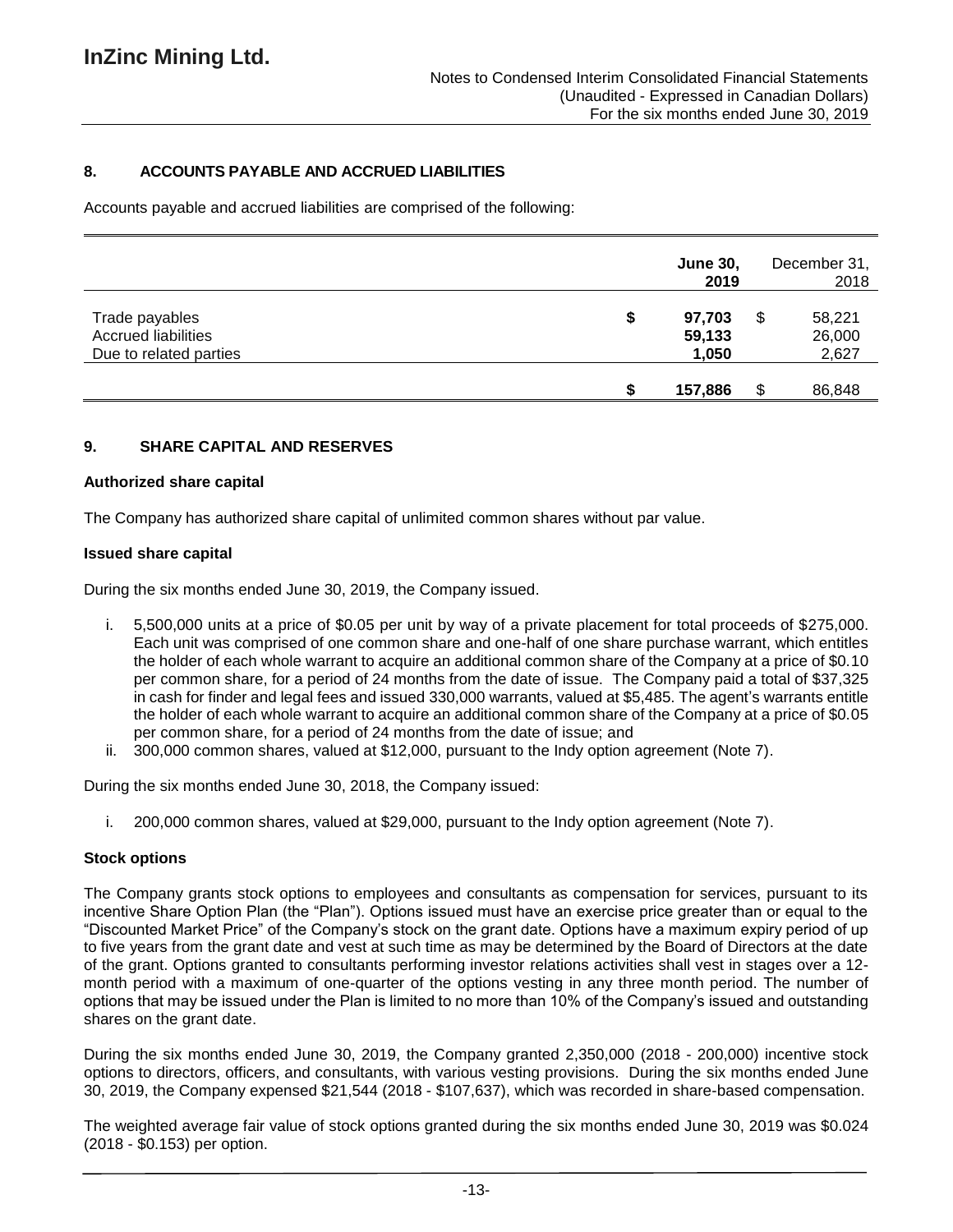## **9. SHARE CAPITAL AND RESERVES** (cont'd…)

## **Stock options** (cont'd…)

The fair value of stock options granted was estimated using the Black-Scholes option pricing model with weighted average assumptions as follows:

|                                 | For the six<br>months ended<br>June 30, 2019 | For the six<br>months ended<br>June 30, 2018 |
|---------------------------------|----------------------------------------------|----------------------------------------------|
| Risk-free interest rate         | 1.49%                                        | 1.96%                                        |
| Expected option life (years)    | 3.0                                          | 3.0                                          |
| Expected stock price volatility | 105%                                         | 117%                                         |
| Expected forfeiture rate        |                                              |                                              |

Option transactions are summarized as follows:

|                                                        | Number of<br>options   | Weighted<br>average<br>exercise price |
|--------------------------------------------------------|------------------------|---------------------------------------|
| Balance - December 31, 2017<br>Granted                 | 6,930,000<br>200,000   | \$<br>0.113<br>0.220                  |
| Balance - December 31, 2018<br>Granted                 | 7,130,000<br>2,350,000 | \$<br>0.116<br>0.050                  |
| Balance - June 30, 2019<br>Exercisable - June 30, 2019 | 9,480,000<br>7,780,000 | \$<br>0.100<br>\$<br>0.110            |

Options outstanding as at June 30, 2019 are as follows:

| <b>Exercise price</b> |       |                   |         | <b>Expiry date</b> | <b>Contractual life</b><br>remaining (years) |
|-----------------------|-------|-------------------|---------|--------------------|----------------------------------------------|
|                       |       |                   |         |                    |                                              |
| \$                    | 0.135 | May 31, 2020      | 0.92    |                    |                                              |
|                       | 0.13  | December 20, 2020 | 1.48    |                    |                                              |
|                       | 0.22  | January 30, 2021  | 1.59    |                    |                                              |
|                       | 0.09  | May 31, 2021      | 1.92    |                    |                                              |
|                       | 0.11  | June 21, 2021     | 1.98    |                    |                                              |
|                       | 0.05  | May 30, 2022      | 2.92    |                    |                                              |
|                       | 0.12  | October 11, 2022  | 3.28    |                    |                                              |
|                       |       |                   |         |                    |                                              |
|                       |       |                   | 2.09(1) |                    |                                              |
|                       |       |                   |         |                    |                                              |

(1) weighted average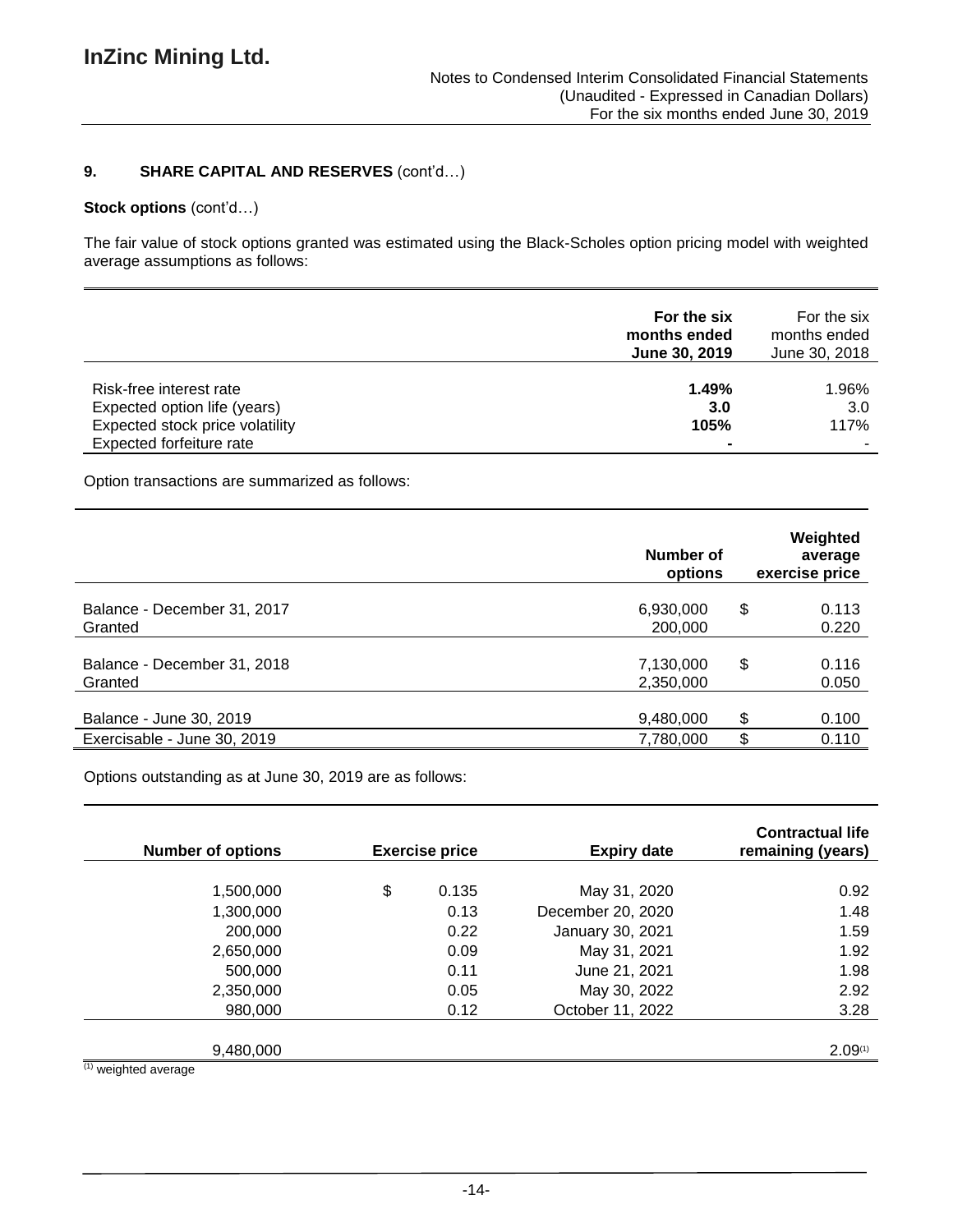# **9. SHARE CAPITAL AND RESERVES** (cont'd…)

#### **Warrants**

Warrant transactions are summarized as follows:

|                                                 | Number of<br>warrants   | Weighted<br>average<br>exercise price |
|-------------------------------------------------|-------------------------|---------------------------------------|
| Balance - December 31, 2017 and 2018<br>Granted | 19,315,600<br>3,080,000 | S<br>0.15<br>0.09                     |
| Balance - June 30, 2019                         | 22,395,600              | 0.14                                  |

Warrants outstanding as at June 30, 2019 are as follows:

| <b>Number of warrants</b> | <b>Exercise price</b> |      | <b>Expiry date</b> | <b>Contractual life</b><br>remaining (years) |  |  |
|---------------------------|-----------------------|------|--------------------|----------------------------------------------|--|--|
|                           |                       |      |                    |                                              |  |  |
| 17,177,100                | \$                    | 0.15 | December 14, 2019  | 0.46                                         |  |  |
| 2,138,500                 |                       | 0.15 | December 20, 2019  | 0.47                                         |  |  |
| 2,750,000                 |                       | 0.10 | May 29, 2021       | 1.92                                         |  |  |
| 330,000                   |                       | 0.05 | May 29, 2021       | 1.92                                         |  |  |
|                           |                       |      |                    |                                              |  |  |
| 22,395,600                |                       |      |                    | 0.66(1)                                      |  |  |
| $(1)$ unighted overage    |                       |      |                    |                                              |  |  |

weighted average

# **10. RELATED PARTY TRANSACTIONS**

The Company defines key management personnel as its directors and officers. The Company entered into the following transactions with related parties:

|                                                                                  |   | For the six<br>months ended<br>June 30, 2019 |    | For the six<br>months ended<br>June 30, 2018 |  |
|----------------------------------------------------------------------------------|---|----------------------------------------------|----|----------------------------------------------|--|
| Office and miscellaneous<br><b>Professional fees</b><br>Share-based compensation | S | ۰<br>13,500<br>17,681                        | S  | 18,000<br>15,000<br>36,435                   |  |
|                                                                                  |   | 31,181                                       | S. | 69,435                                       |  |

As at June 30, 2019, included in rent is \$Nil (June 30, 2018 - \$1,694) paid or accrued to a company formerly related by the chief financial officer.

As at June 30, 2019, included in accounts payable and accrued liabilities are amounts owing to related parties of \$1,050 (December 31, 2018 - \$2,627).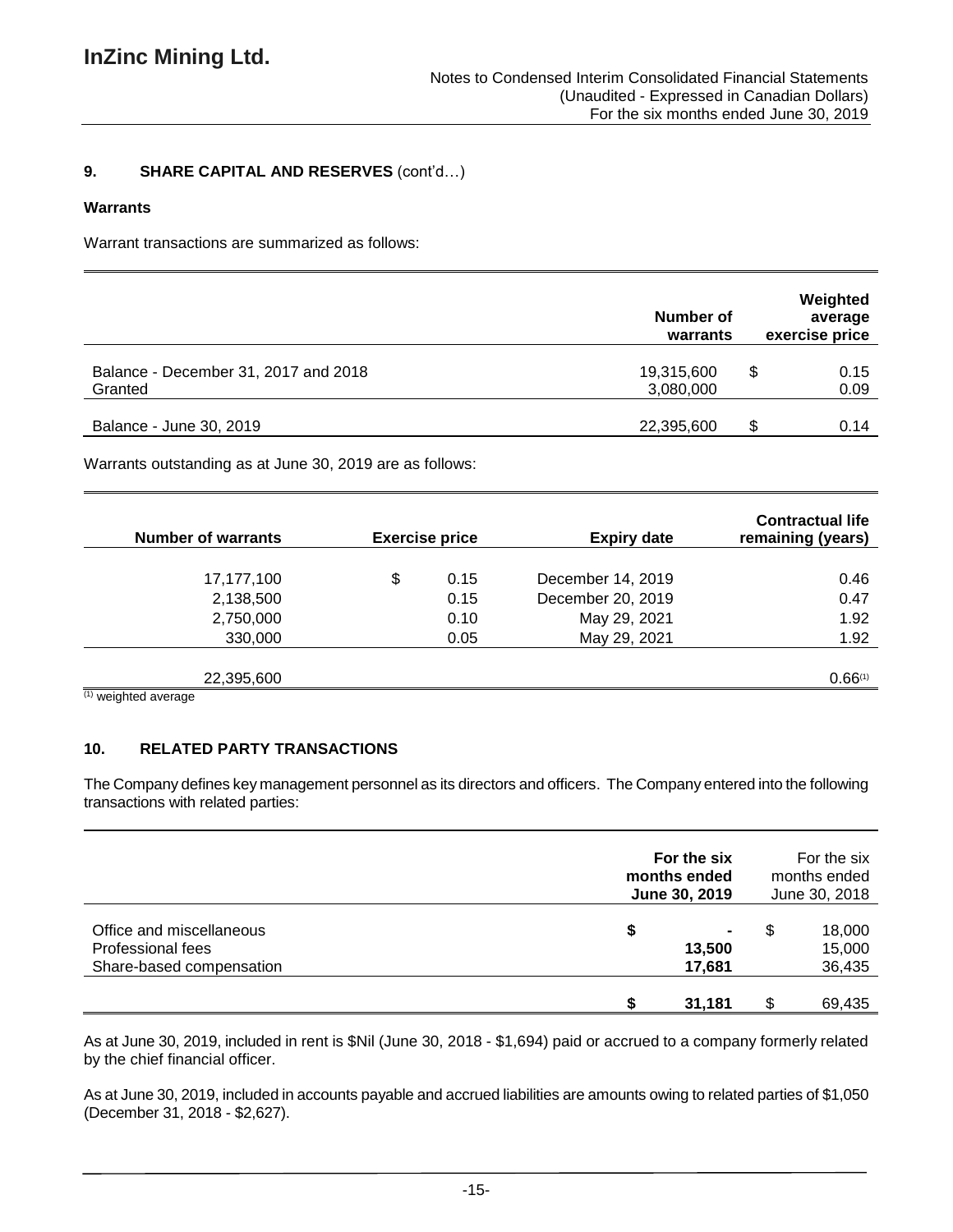# **11. SUPPLEMENTAL DISCLOSURE WITH RESPECT TO CASH FLOWS**

During the six months ended June 30, 2019, the Company's significant non-cash transactions consisted of:

- i. shares issued for acquisition of exploration and evaluation assets of \$12,000;
- ii. fair value of warrants issued as finders' fee of \$5,485;
- iii. change in fair market value of marketable securities of \$459;
- iv. exploration and evaluation assets recorded in accounts payable and accrued liabilities of \$127,346; and
- v. share issue costs recorded in accounts payable and accrued liabilities of \$19,451.

During the six months ended June 30, 2018, the Company's significant non-cash transactions consisted of:

- i. shares issued for acquisition of exploration and evaluation assets of \$29,000;
- ii. change in fair market value of marketable securities of \$396; and
- iii. exploration and evaluation assets recorded in accounts payable and accrued liabilities of \$337,086.

### **12. SEGMENTED INFORMATION**

The Company operates in one industry segment being the acquisition and exploration of mineral exploration and evaluation assets. The total assets attributable to the geographical locations relate primarily to exploration and evaluation assets and are all located as follows:

| June 30, 2019                            | <b>United States</b> |    | Canada    | Total     |
|------------------------------------------|----------------------|----|-----------|-----------|
| <b>Exploration and evaluation assets</b> | 7,452,581            | S. | 1,077,188 | 8,529,769 |
|                                          |                      |    |           |           |
| December 31, 2018                        | <b>United States</b> |    | Canada    | Total     |
| Exploration and evaluation assets        | 7,445,988<br>SБ      |    | 861,674   | 8,307,662 |

## **13. FINANCIAL INSTRUMENTS AND RISK MANAGEMENT**

Financial instruments measured at fair value are classified into one of three levels in the fair value hierarchy according to the relative reliability of the inputs used to estimate the fair values. The three levels of the fair value hierarchy are:

- Level 1 Unadjusted quoted prices in active markets for identical assets or liabilities;
- Level 2- Inputs other than quoted prices that are observable for the asset or liability either directly or indirectly; and
- Level 3 Inputs that are not based on observable market data.

Cash and marketable securities are measured at fair value using level 1 inputs. The value of receivables, reclamation deposits, and accounts payable and accrued liabilities approximates their carrying values.

## **Financial risk factors**

The Company is exposed to a variety of financial risks by virtue of its activities including credit, liquidity, interest rate, foreign currency, and price risk.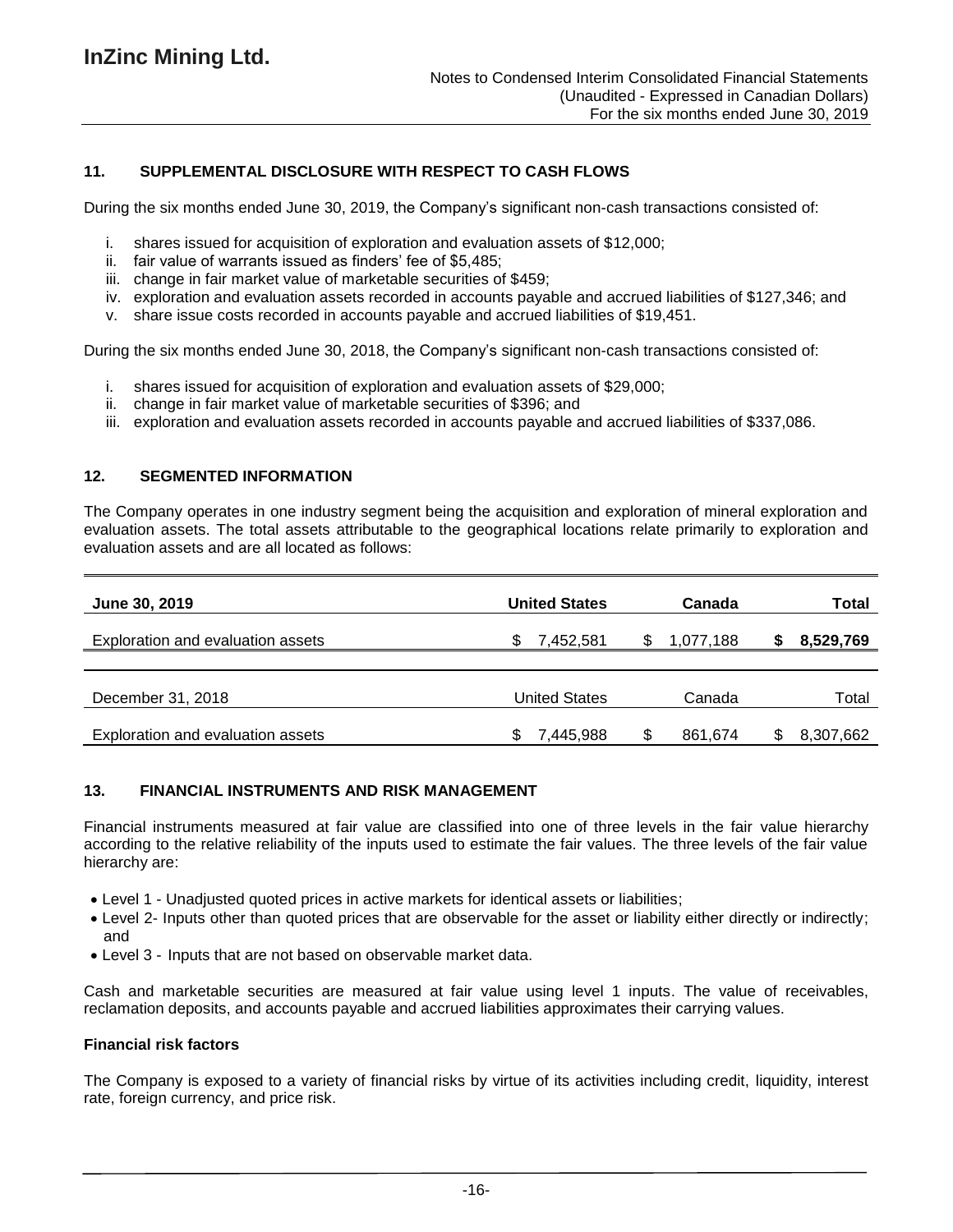## **13. FINANCIAL INSTRUMENTS AND RISK MANAGEMENT** (cont'd…)

#### **Financial risk factors** (cont'd…)

#### Credit risk

The Company is exposed to industry credit risks arising from its cash holdings and receivables. The Company manages credit risk by placing cash with major Canadian financial institutions. The Company's receivables are due primarily from the Federal Government of Canada. Management believes that credit risk related to these amounts is nominal.

#### Liquidity risk

Liquidity risk is the risk that the Company will not have sufficient funds to meet its financial obligations when they are due. To manage liquidity risk, the Company reviews additional sources of capital and financing to continue its operations and discharge its commitments as they become due.

#### Interest rate risk

Interest rate risk is the risk that the fair value of future cash flows of a financial instrument will fluctuate because of changes in market interest rates. The Company is not exposed to interest rate risk as it does not have any significant financial instruments with interest rates, with the exception of cash. Interest earned on cash is based on prevailing bank account interest rates, which may fluctuate. A 1% change in interest rates would result in a nominal difference for the six months ended June 30, 2019.

#### Foreign currency risk

The Company is exposed to foreign currency risk on fluctuations related to cash and accounts payables and accrued liabilities that are denominated in United States Dollars. A 10% change in foreign exchange rates would result in a nominal difference for the six months ended June 30, 2019.

#### Price risk

The Company has limited exposure to price risk with respect to commodity and equity prices. Equity price risk is defined as the potential adverse impact on the Company's earnings due to movements in individual equity prices or general movements in the level of the stock market. Commodity price risk is defined as the potential adverse impact on earnings and economic value due to commodity price movements and volatilities.

### **14. CAPITAL MANAGEMENT**

The Company manages its capital structure and makes adjustments to it, based on the funds available to the Company, in order to support the acquisition and exploration of exploration and evaluation assets. The Board of Directors does not establish quantitative return on capital criteria for management, but rather relies on the expertise of the Company's management to sustain future development of the business. The Company defines capital that it manages as share capital, options and warrants.

The properties in which the Company currently has an interest are in the exploration stage; as such the Company has historically relied on the equity markets to fund its activities.

The Company will continue to assess new properties and seek to acquire an interest in additional properties if it feels there is sufficient geologic or economic potential and if it has adequate financial resources to do so.